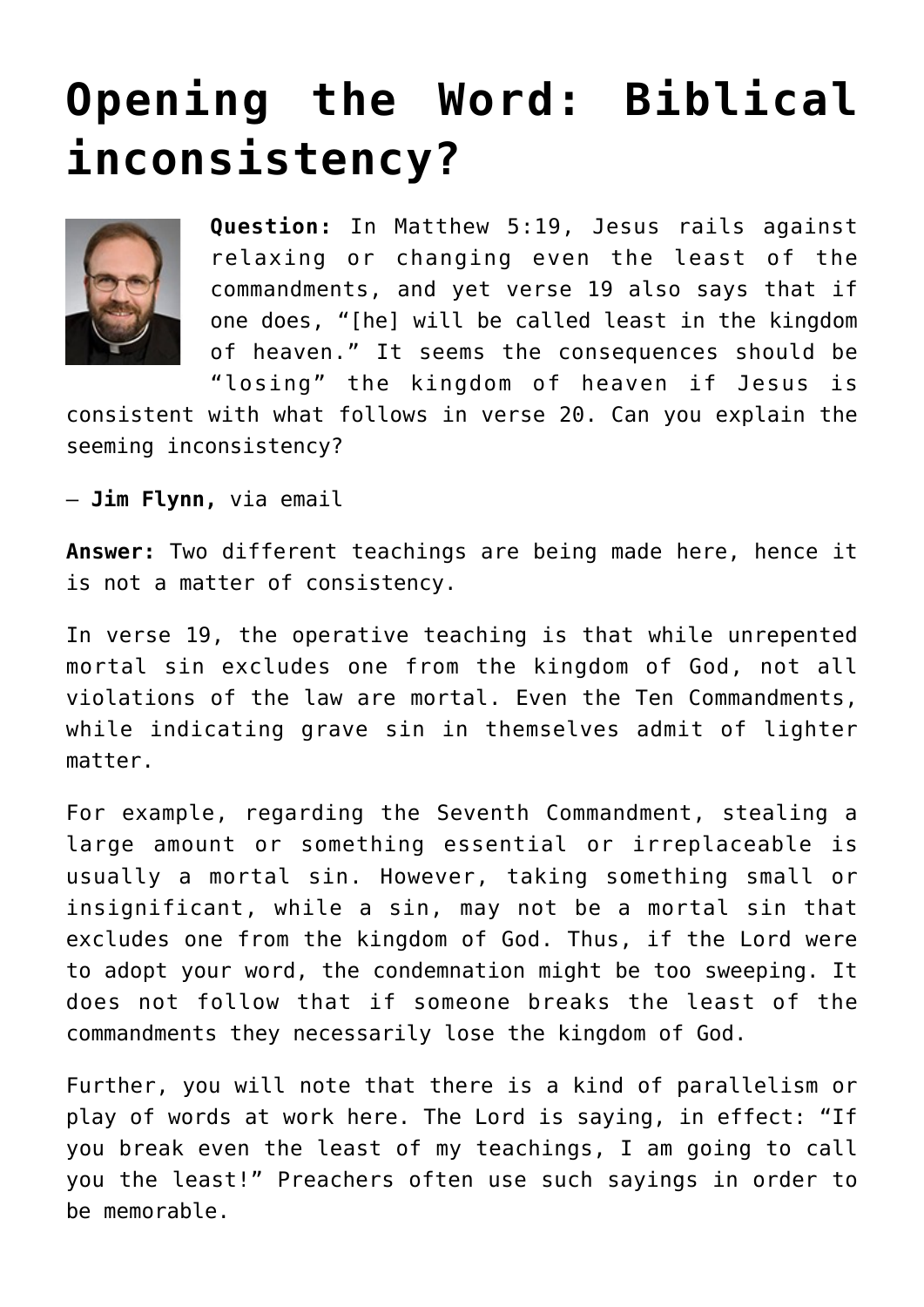For example, consider the following word stitch: "Say what you mean, and mean what you say. But don't say it mean." The word "mean" unites all three phrases, but in each case a slightly different sense of the word "mean" is used.

Here, the Lord is not only being careful not to imply that even small infractions would land us in hell, but he is also being artful, resourceful and memorable by his use of a parallelism.

As for verse 20, we encounter a different teaching: "I tell you, unless your righteousness surpasses that of the scribes and Pharisees, you will not enter into the kingdom of heaven."

Here we are dealing with the problem of minimalism. Though the Pharisees fancied themselves meticulous observers of the law, they were very minimalist in their application of it. Jesus said they were hypocrites because they followed exacting laws about small things, such as tithing, but neglected weightier matters of the law, such as justice and mercy (cf. Mt 23:23). It is one thing to pay tithes; this is good and required. But neglecting the poor and failing to feed and teach them is far more important to God.

Jesus will develop this teaching against minimalism in the verses that follow in the Sermon on the Mount. For example, he will teach that it is not enough to avoid murder; the command requires we let God banish vengeful hatred from our hearts. It is not enough to avoid acts of adultery; we must allow God to give us chaste minds and hearts. It is not enough to avoid excessive retaliation; we ought to avoid retaliation altogether.

Therefore, the message of verse 20 is a call to exceed the minimalist notions of the law. Grace equips us for more, and we are expected to attain more by that grace. The old law could not save. Only the "new law" of grace can save or make us sufficiently holy to enter heaven.